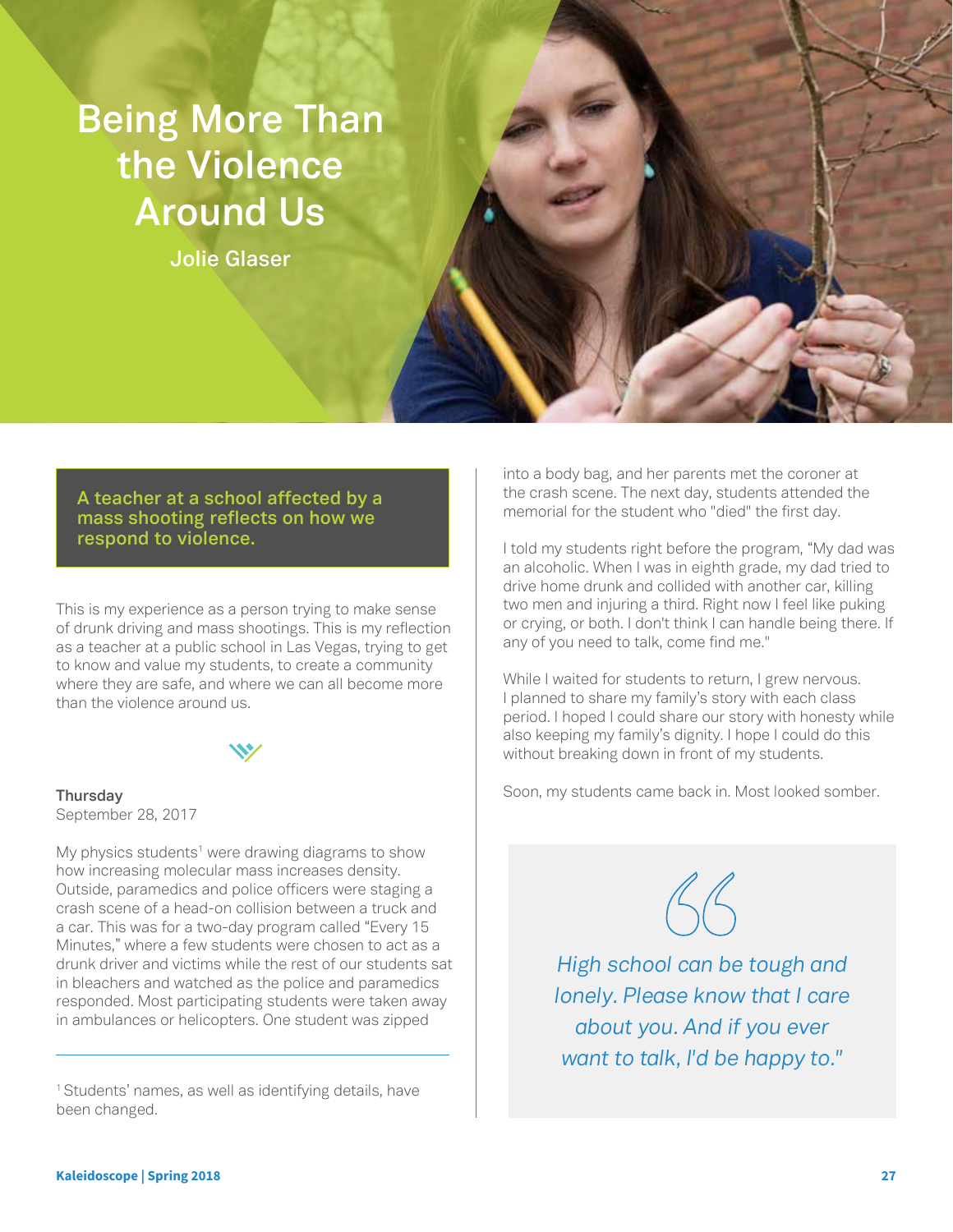Some were crying and wanted hugs. We told each other we loved each other, which surprised me. I asked my students to hold up the number of fingers to show how they're doing. Five fingers is amazing, three is okay, one is terrible. A lot of their hands had one or two fingers. Some kids don't bother holding up any fingers. I call them gently by name: "Aimee, how are you doing?"; two fingers. "Bryan, how are you feeling?"; one finger. "Gabe, how are you?"; three fingers. We did this at the start of each period that day.

Then I told them that, before we started on physics, I wanted to share my own experience with them. I took a deep breath and began. "When I was in eighth grade, I answered the phone at home and it was the police. My dad had been in a car accident, and he'd broken his leg, but he was alive. My dad had gone to a bar and then tried to drive home, hit another car head-on, killed two men and caused a third to be paralyzed."

I paused to look at my students' faces. Then, I told them everything: what it was like to not have money at home and to be afraid we couldn't stay together as a family. I talked about my dad's trial, hearing from victims' families, and then watching him handcuffed and taken away. I talked about people in our community, who made sure we kids had rides to sports practice, food, funding for school trips, and people with whom we could talk. I was proud of my mom, for holding our family together. I was proud of my dad for using his time in prison to help other inmates get their GED credential, play piano at all the prison church services, and volunteer to support mentally ill prisoners. I choked up when I told them about how when my dad was released, our neighbors had decorated the 20 miles of highway with signs welcoming him home. I told them how lucky I am to have my dad and to be able to visit him, when the family members of the two men who died will never see their loved ones again.

"I told you all this for a few reasons. I know a lot of you have already tried alcohol and maybe even other substances. I want to ask you to be careful. Know how easily people can come to rely on them. Know how it can lead you to make choices that destroy others' lives. Don't be so proud that you can't ask for help. Be brave; confront your friends if it's hurting their lives. Also, be careful as you start to drive. It's easy to be distracted. You want to just look at that one text, change the song that's playing, look up directions. But it can always wait until you get there."

"Lastly, I wanted to share that with you because I don't know you that well. But you could all be dealing with something similar. We're all dealing with different things in our lives. High school can be tough and lonely. Please know that I care about you. And if you ever want to talk, I'd be happy to."

I paused. My students were all looking at me. Or they were looking at their hands. Or at each other. Or at anywhere but each other.

"Does anyone have any questions or anything they want to share?"

I waited.

Students shifted. Their eyes focused in front of themselves. Someone raised their hand.

Each class of students responded differently. In one period, my students said, "Thank you for sharing your story." They were ready to move on, so we observed a convection cell of water dyed red for hot and blue for cold, remarking on how the dyed water swirled around and around until it became purple.

In another class period, some students asked me questions: "Do you drink alcohol?" and "Why do you teach?" I answered honestly. Heather asked, "What did you tell people when they asked you where your dad was? Or what your dad does for work?"

I said, "That's tricky, right? It depends on the situation. Sometimes, you don't want to go into it with a stranger. So you tell them that your dad teaches, since it's partly true. Or you don't mention your dad, but then it's weird, it's like you're acting like he died." Heather nodded.

Then Camille raised her hand. I nodded. She said her mom was an alcoholic too. When Camille was 13, she and her sister had found their mom dead in her bedroom, with a bottle of scotch still in her hand. Her mom had drank herself to death. Wayne said he was in a car accident caused by a drunk driver and his brother died. David shared that his sister was so far gone with alcohol and drugs that he only saw her twice a year now and can't even relate to her anymore. He spent the rest of the period clenching and unclenching his jaw.

The pauses between stories grew shorter. Another student said, "Well, as long as we're all sharing," and then told us his story. One by one, students shared, and everyone listened. Some students asked how people could be so awful or stupid to think they could drive drunk. "You drink to go numb," April said. "You drink to make your whole body numb. How could you think you could drive when you're numb?" Camille responded, "When my mom was drinking herself to death, she wasn't thinking about how she was going to die. Or maybe she wanted to die. But she wasn't thinking about us."

The bell rang, and I said, "Thank you. Thank you for listening to me and for sharing your stories."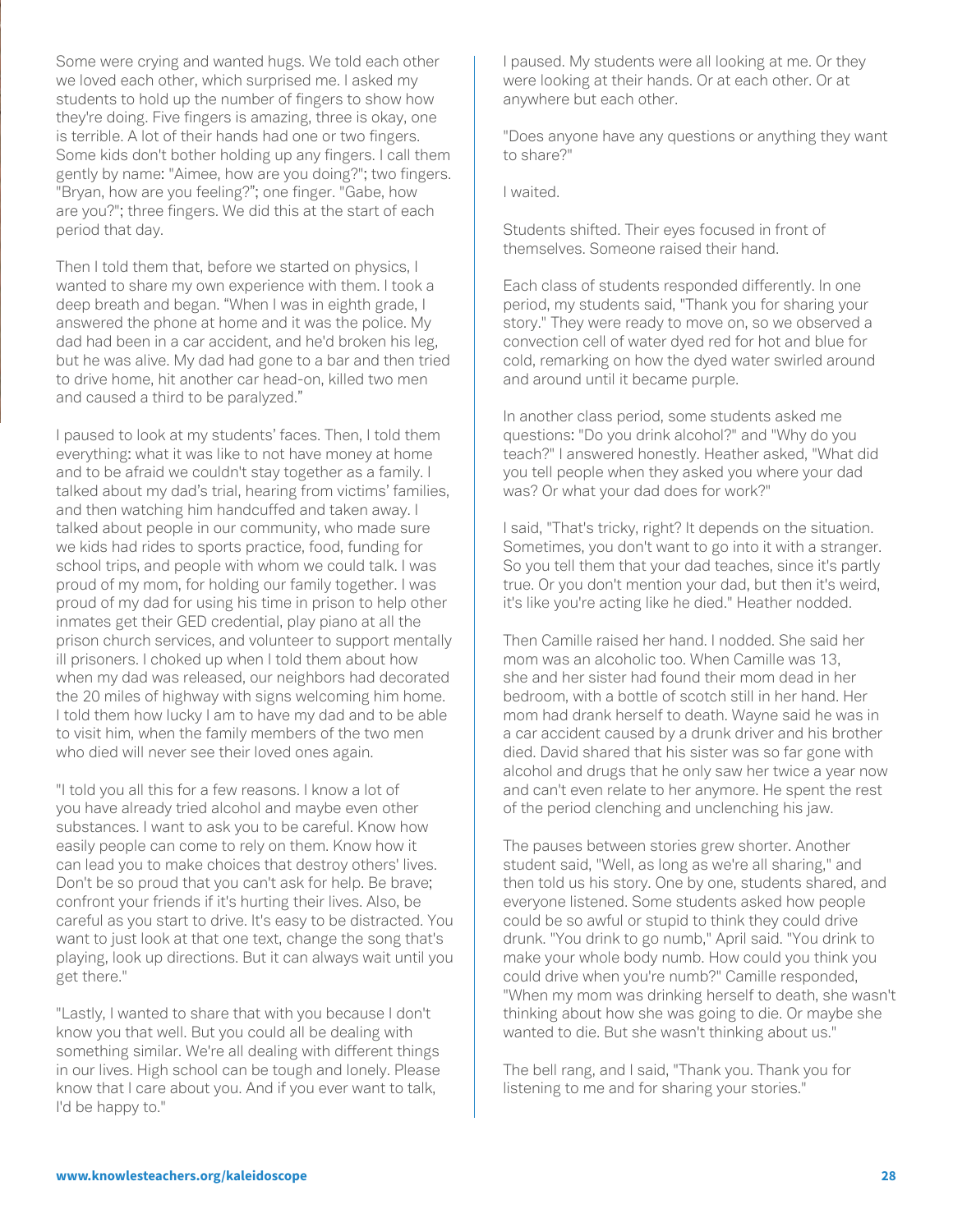My students all moved out, except for Heather. She is the student who challenges me more than any other student. She came up and said, "When people ask about my mom, I say she must be a magician, because she disappeared when I was two. I make it a joke. I show people I can laugh about it." She looked at me. "I'm not looking for pity. I just want you to know."

I nodded and said, "It's one of those things where you aren't sure you'd wish this awful thing on anyone, but you're not sure if, given the opportunity, you'd take it back. Because at this point, it's shaped who you are. And you're proud of who you are."

#### "Yeah," she said.

I followed up with students after school and the next day, to thank them for sharing. David told me, "Yeah, well, after everyone else shared, I just felt like I could. I don't think I'm ever going to forget that period. I think that period will be the most memorable period of my whole school life."

I hadn't expected to hear story after story after story. I left school that day feeling overwhelmed by how many students' lives had been upturned by alcohol and drug abuse, yet I was grateful that students had created a space for each other where each student wanted to share. I remembered when I was a teenager, choosing who I would trust with my story and when—choosing over and over again when to come out with a part of my identity. I hoped that, moving forward, we could give each other empathy and we could see these stories as part, but not all, of who are are becoming.



### **Monday**

October 2, 2017

I woke up to texts and emails about the mass shooting in Las Vegas. It didn't make sense. In my mind, mass shootings happen in schools, and yesterday was Sunday. I looked up the news and found the shooting had happened at the Route 91 Harvest Festival. This was only a few miles from my school. Some of my students had talked about going. I felt sick to my stomach.

By the time I got to school, I was crying. The first person I ran into was Melanie, my student from last year. Melanie looked at my wet face and asked "Ms. Glaser, do you need a hug?" I nodded.

My first period students started coming in. Every single one that came through the door, I was so glad to see them. Who was absent? Why were they absent?

Eddy was worried about Danno. "I keep texting him. He's not responding. Why isn't he responding?"

"I don't know, Eddy. I'll call his parents after class."

In every class we checked in, holding up our fingers. My students were all over the map. Some held up fists; terrible, and buried their faces in their arms. A couple students held up four fingers; it was a good day for them.

"Okay." I took a deep breath. "I'm really glad to see you today. I am so glad you came to school today and that I get to see you. We're all still learning about the shooting and we're all affected in different ways. However you are feeling, it's okay. I want you to do whatever you need to do today. If you want to see a counselor, let me know. If you need to make a phone call or leave class for a bit, let me know before you go. You can zone out, listen to music, draw pictures, or text friends. I won't take your phone." Some students laugh, since I'm notorious for taking phones if students aren't using them for classwork. "Some of you may just want a normal day. Some of you just want to write about how the density of saltwater affected your ice cubes. Sometimes, moving on is a way of showing that these events that are meant to terrorize us don't have power over our lives. So, we're going to have a normal class today, for those of you who want that. But if you need something different, do what works for you."

My students filled two cups with water and then stirred salt into one. I dropped the ice cubes in dyed blue water. We watched, as the dye in the freshwater cup swirled downwards and eddied in the bottom of the cup. In the saltwater cup, the dye slid upwards, along the edge of the ice cube, collecting at the surface. Many students started creating a final diagram to show how density, temperature, and convection cells explained the ice cubes' different melting times.

I came around to each desk. I squatted. I looked at Muhammad. "Muhammad, are your friends and family okay?"

"Two of my friends are dead. My family is okay." His colored pencil kept circling around and around, showing the movement of the dye.

"Do you want to talk about it?"

He shook his head.

"Do you want to stay here or go see your counselor?"

"I want to be here."

"I'm glad you're here," I squeezed his arm.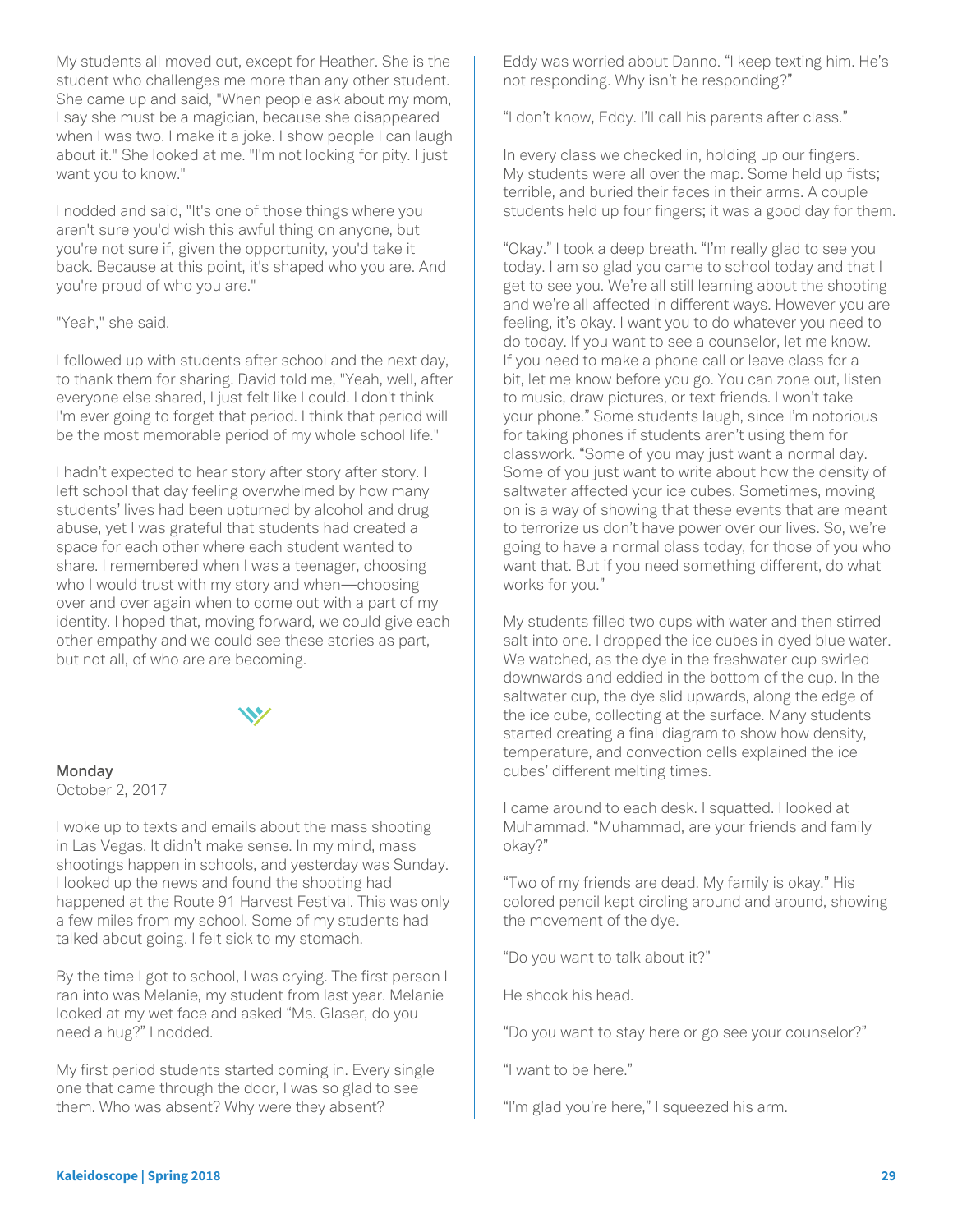I checked in with each student. Most of my students told me they were mostly fine; none of their friends and family had been directly hurt or killed, at least not that they knew of yet.

We looked at the ice cubes. "Where does the dye go in each one?" "Why?" "Was this a convection cell?" "What would a convection cell look like if we saw it?"

Cara hunched up in her hoodie. She was trembling and drawing the saddest stick figures. Stick figures that were hunched over, crumpled up in balls, drowning in red clouds.

I knelt next to her desk. "Cara, what's going on?"

"My friend is missing. No one knows where she is."

"Was she at the Harvest 91 Festival?"

She gulped and nodded.

"Do you want to talk about it? Or go see a counselor?"

She shook her head. "I want to stay."

We watched the ice cube in the freshwater quickly disappearing.

"That one is the convection cell," Cara said.

"How do you know?" I asked.

"It's like what we saw on Friday. Where the red and blue dye mix up and turn purple."

I nodded. "How can you show that in your diagram?"

Cara started drawing cups of water and adding in arrows.

When the bell rang, I said, "Cara, let me know, okay? Let me know what you hear." She smiled weakly.

"Muhammad, if you need space, you can come hang out anytime during the day." Muhammad nodded.

My first period students moved out. My second period students moved in. I started class again. I sat on the lab table at the front of the room. I took a deep breath. "I'm really glad to see you today. I was worried about you . . . " We checked in on our fingers. More fists, but some kids were doing fine. I repeated this in every class.

After each period, I wrote down who had lost someone or who seemed especially troubled. I needed to remember whom out of my 108 students I should check in with tomorrow. It was too important to forget.

At the end of the school day, I looked at my sheet of absences. Then I started calling all the parents and guardians of students who had been absent.

Danno Masan's dad answered the phone. "He's okay. He's here. I just . . . I just . . . " Mr. Masan starting choking up. "You see, I was in New York, in 2001. And it was just too close to home. It was like 9/11. And I really needed him home." He was crying. "I really care about him. I just love him so much. And I needed him home."

I was crying too. "I'm glad he's home with you. I care about him too. I'm so glad he's home with you."

Mr. Masan started to apologize.

"It's okay," I said. "It's okay to want him home."

"He'll be at school tomorrow," he said.

Leaving messages was the hardest. What do I say when I don't know why they were absent? I tried not to imagine the worst.

When I called Jenna's mom, she must have needed someone with whom to talk. She and Jenna were at the Route 91 Festival. Jenna was okay. They were both alive. No bullets had hit them, but the bullets came from everywhere, and they were running, slipping over blood, trying to get over barriers, running into the hotel, being locked up for their own safety, getting home at 4 am, not sleeping. Other friends ran to the Bellagio and hid in the janitor's closet with some employees, but then there were reports that there were shots at the Bellagio. I pressed the phone harder and harder to my face as I listened. At the end, Jenna's mom took a deep breath, "She'll be in school tomorrow."

Clubs and tutoring were canceled after school.

I went home and cried. Then my husband and I went on a run in the dark, with only the moon lighting the trails. I stood on a ridge in the faint moonlight, looking out over the lights of Las Vegas. I imagined my students and all the other people, in their homes throughout the valley. I thought of the tourists who had been displaced to new hotel rooms, visitors staying in community centers since they didn't have a hotel room, people anxiously waiting overnight in hospital rooms and coroner's offices. I thought of the marathon in Boston, the Pulse nightclub in Orlando, and the hashtag #VegasStrong that was sure to arise from today. I wished that there were no more tragedies, no more #CityStrong hashtags.

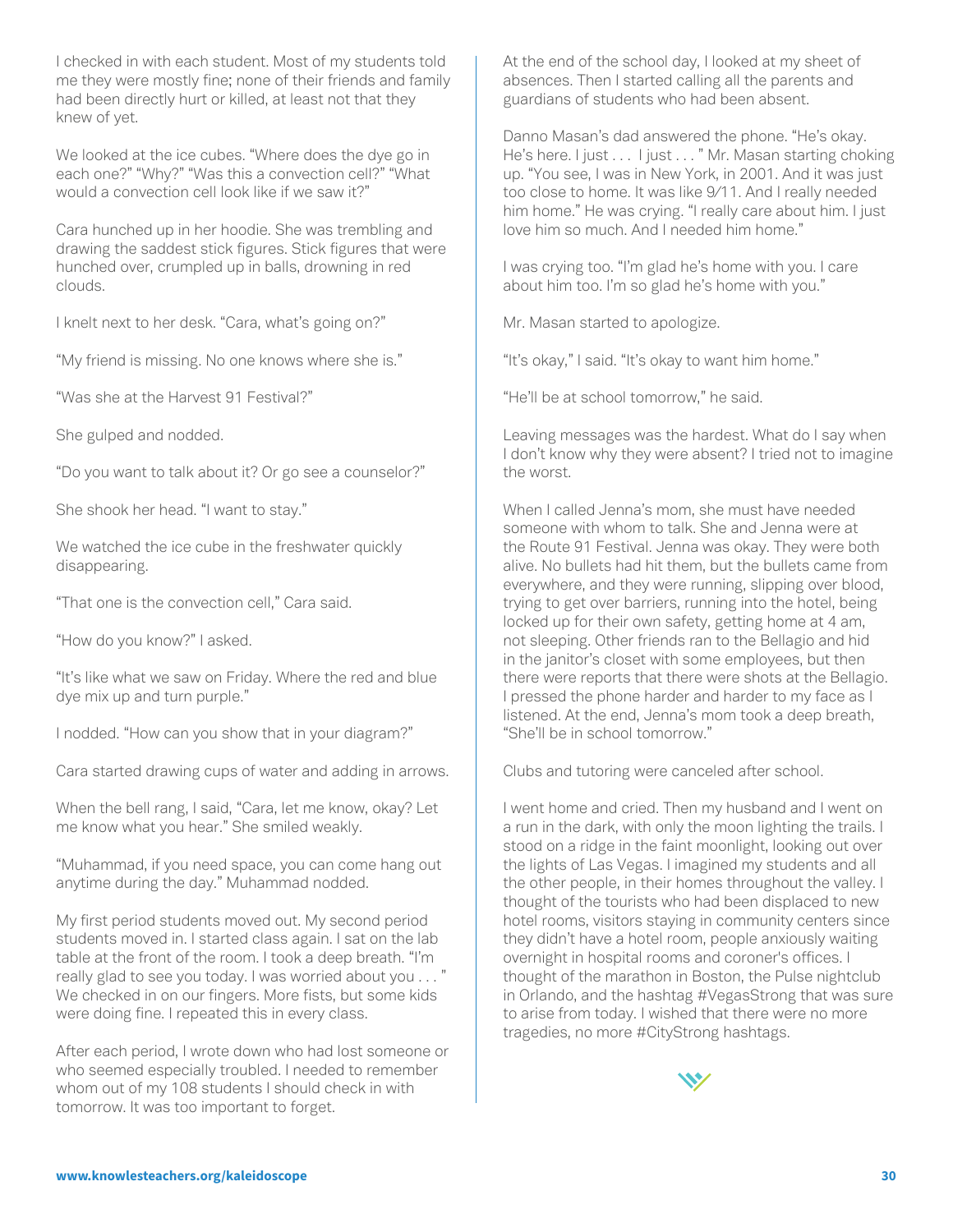#### **The next day, and the following day**

October 3–4, 2017

My absent students came back. I checked in with all my students who were worried about friends or family and my students who had lost friends or family. While we worked, students hashed out details of the shooting. I wanted them to have time to process, but I worried about the kids who sat in their groups stone-faced, who maybe didn't want to hear all the details again. It was hard to listen to my students normalize the mass shootings that filled the news. My student who had been there and escaped alive was especially busy drawing her diagram. I checked in briefly but didn't press. I didn't want to make her have to explain to one more person what she went through and how she was doing.

I had an online hangout with other teachers from across the country who are in my inquiry group. We were supposed to be talking about our research question and figuring out how to collect data. I broke down in tears. I had so many questions about the world, humanity, and teaching. Nothing made sense.

"How do we make it better?" my friends and family asked. I felt anger and despair. We don't make something like this better. It's terrible, and you can't just make it better. But at the same time, I wanted to have something to laugh about and a reason to live on. I wanted the same for my students. I stayed up late looking for goofy science cartoons to share with them.

Our student clubs began a donation drive to replenish supplies that community centers had used hosting people displaced by the shooting. Our school events became fundraisers to help victims pay for medical costs and for victims' families to pay for funeral bills.

Then two days had passed since the shooting, and it was Wednesday. My students practiced, discussed, and compared how to use models to explain energy transformation and transfer. My students described how their understanding of density had changed and decided what they wanted to focus on tomorrow.

When class was over, I realized I had forgotten to check in with my students who had lost people. I needed to check on them tomorrow. Or should I? How many days in a row should I follow up with them? What if they didn't want to be reminded?

After school, Charlotte came to my classroom crying. I asked her, "Did you lose someone in the shooting?" Charlotte said, "No, I'm crying because I had surgery on my shoulder because of volleyball and I missed a week of school, and my grades are horrible, and I'm overwhelmed. And now I feel selfish for crying about my grades, when

there are bigger issues." We laughed. I gave her a hug and said, "It's okay to worry and cry about your grades. That should be your biggest worry."



Our "Every Fifteen Minutes" program happened on Thursday and Friday. Then the shooting happened on Sunday night, and it felt like we couldn't escape the violence. The tears, hugs, and heartfelt conversations continued. It seemed as if every person was on the verge of melting down, and yet we were all trying to prove to each other that Las Vegas is a beautiful place and that this life is worth living. We wanted to be there for each other and make sense of it together, but we also wanted to have a life beyond the shooting.

In those few days, I got to know my students more deeply than I had in the previous weeks. But I didn't want to see my students only through the trauma they had survived. In the following weeks, my students returned to being goofier and more light-hearted. How my students had responded to trauma became only one part of their identities. After sharing so deeply with each other, it was easier for students to use class time to talk about how they were dealing with racial tensions, pressure to try alcohol and drugs, busy schedules, family strife, mental health, and other issues, as well as to celebrate getting their first job, getting a driver's license, and being courageous enough to ask their crush to a dance.

I try to keep this promise to myself: Every school day, I will do my best to love my students. I'll do my best to show that I care for them by letting them be silent when they need to be and listening to them when they want to share. I'll do my best to make our classroom a place where we want to be, on good days and on bad days. I'll do my best to teach them science. We'll ask questions and seek to answer them. We will leave most of our questions unanswered. In science and in life, we don't

*I didn't want to see my students only through the trauma they had survived."*